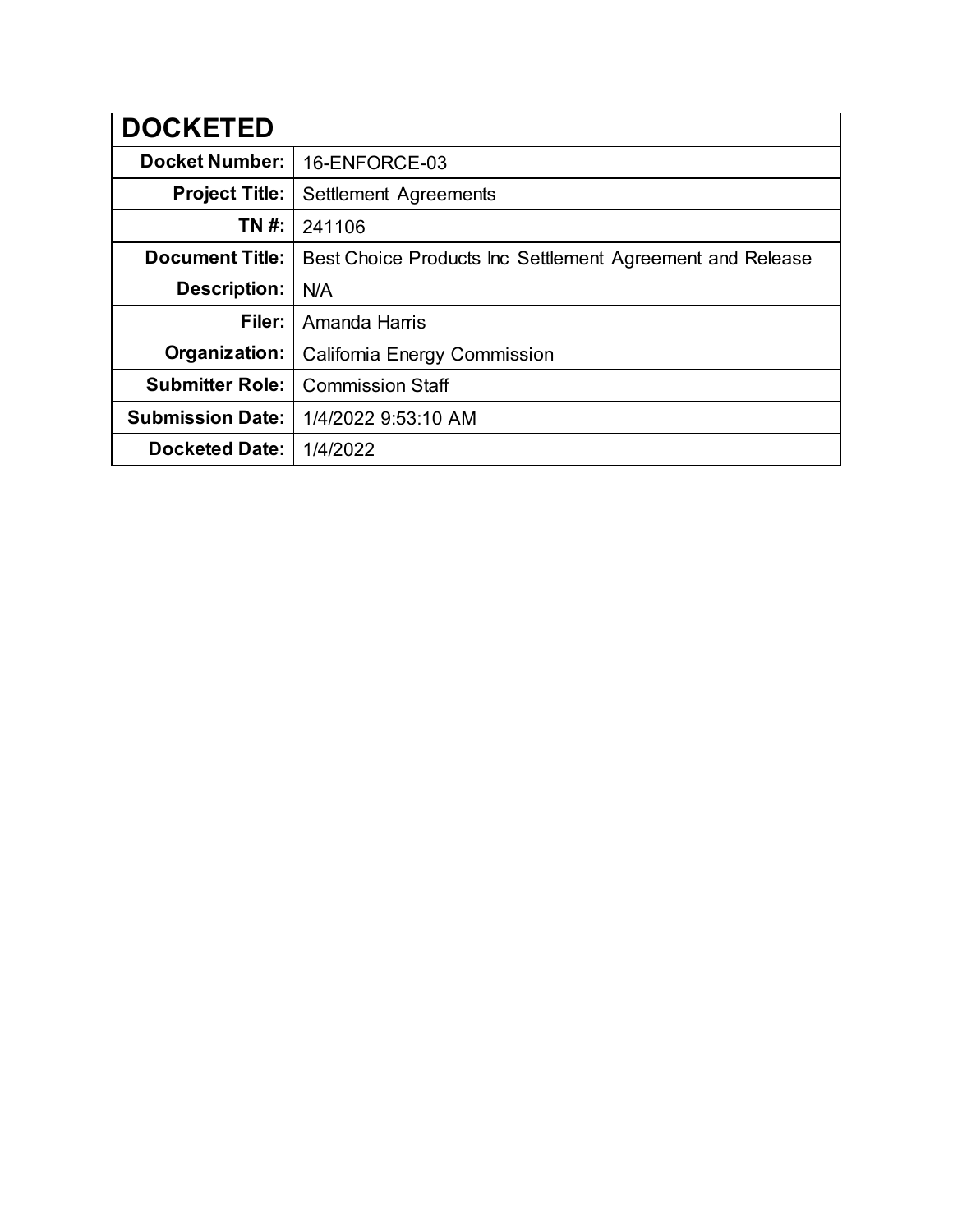SETTLEMENT AGREEMENT AND RELEASE CALIFORNIA ENERGY COMMISSION and BEST CHOICE PRODUCTS INC. Page 1 OF 5

# SETTLEMENT AGREEMENT AND RELEASE

This Settlement Agreement and Release (Agreement) is entered into between the California Energy Commission (CEC), with its principal office at 715 P Street, Sacramento, California 95814, and Best Choice Products, Inc. (BCP), with a place of business at 15101 Red Hill Avenue, Tustin, California 92780-6503, collectively referred to as the Parties.

### I. RECITALS

(1) CEC's Appliance Efficiency Regulations at California Code of Regulations, Title 20, Article 4, sections 1601-1609 (Appliance Efficiency Regulations),<sup>1</sup> set forth the requirements to sell or offer for sale regulated appliances in California. The pertinent requirements include:

- Testing: The appliance is tested as required in section 1603, using the applicable test method set forth in section 1604. •
- Efficiency: The appliance meets the required efficiency standards set forth in sections 1605.2 or 1605.3.
- Marking: The appliance is correctly marked and labeled as required under section 1607.
- Certification: The appliance is certified to CEC and appears in CEC's most recent Modernized Appliance Efficiency Database System (MAEDbS) as required under section 1606.

(2) CEC's enforcement authority includes the removal of non-complying appliances from MAEDbS, as set forth in section 1608, and the issuance of administrative civil penalties under section 1609.

(3) BCP distributes several models of automatic commercial ice makers, portable air conditioners, and federally regulated battery chargers that it sells or offers for sale in California, either directly or through retailers or distributors.

(4) BCP automatic commercial ice makers, portable air conditioners, and federally regulated battery chargers are subject to the testing, efficiency, marking, and certification requirements for this appliance class as described in paragraph I(1) above.

(5) From July 2015 to May 2021, BCP sold or offered for sale through retailers or distributors automatic commercial ice makers and federally regulated battery chargers in California that were not listed in MAEDbS as required in section 1606. Additionally, from February 2020 to May 2021, BCP sold or offered for sale through retailers or distributors portable air conditioners in California, that were not listed in MAEDbS as required in section 1606.

 $<sup>1</sup>$  All references are to California Code of Regulations, Title 20, Article 4, unless otherwise specified.</sup>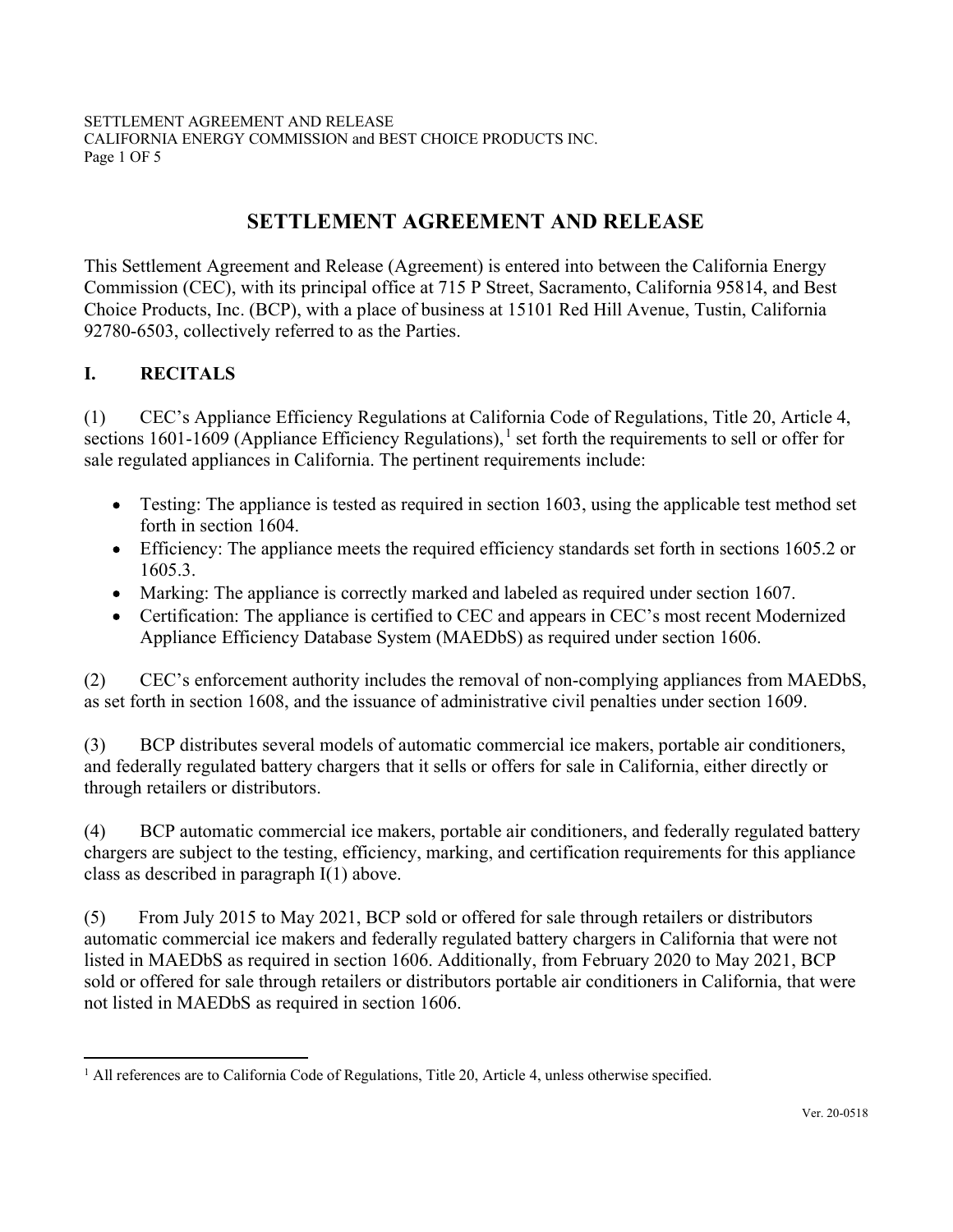#### SETTLEMENT AGREEMENT AND RELEASE CALIFORNIA ENERGY COMMISSION and BEST CHOICE PRODUCTS INC. Page 2 OF 5

(6) Based on the above Recitals, CEC, through adjudication, could impose penalties for each violation alleged, obtain injunctive relief to prohibit BCP from continuing to sell or offer for sale, noncompliant automatic commercial ice makers, portable air conditioners, and federally regulated battery chargers in California, and take any other enforcement action as allowed by law.

(7) Section 1609(b)(3) and California Public Resources Code section 25402.11(a)(2) identify the following factors CEC shall consider when determining the amount of an administrative civil penalty:

- The nature and seriousness of the violation. •
- The persistence of the violation, meaning a responsible person's history of past violations of the Appliance Efficiency Regulations over the previous seven years.  $\bullet$
- The number of violations arising from the course of conduct that is subject of the enforcement proceeding.  $\bullet$
- The length of time over which the violation occurred. •
- The willfulness of the persons responsible for the violation. •
- The harm to consumers and to the state that resulted from the amount of energy wasted due to the violation.  $\bullet$
- The number of persons responsible for the violation. •
- The efforts of the persons responsible for the violation to correct the violation prior to initiation of an enforcement action by CEC.  $\bullet$
- The cooperation, by the persons responsible for the violation, with CEC during its investigation. •
- The assets, liabilities, and net worth of the persons responsible for the violation. This information will be considered to reduce the administrative civil penalty amount, should a responsible person or persons elect to provide asset, liability, and net worth documentation to the Executive Director to demonstrate that a reduction in a penalty amount is necessary to avoid an undue burden.  $\bullet$

(8) Penalties must be set at levels sufficient to deter violations. In developing this Agreement CEC considered the facts of the case and applied the above factors to determine an appropriate settlement. Further, in this case BCP cooperated with CEC in the investigation by promptly testing, certifying, and marking the units; notifying retailers, halting sales in California, and removing the non-compliant units from the California market; and by providing to CEC sales data of non-compliant units. The efforts by BCP saved CEC time and resources in investigating the violations and minimized the impacts on the competitive business environment in California, from the non-compliant units.

(9) BCP is willing to enter into this Agreement solely for the purpose of settlement and resolution of this matter with CEC. CEC accepts this Agreement in termination of this matter. Accordingly, the Parties agree to resolve this matter completely by means of this Agreement, without the need for adjudication.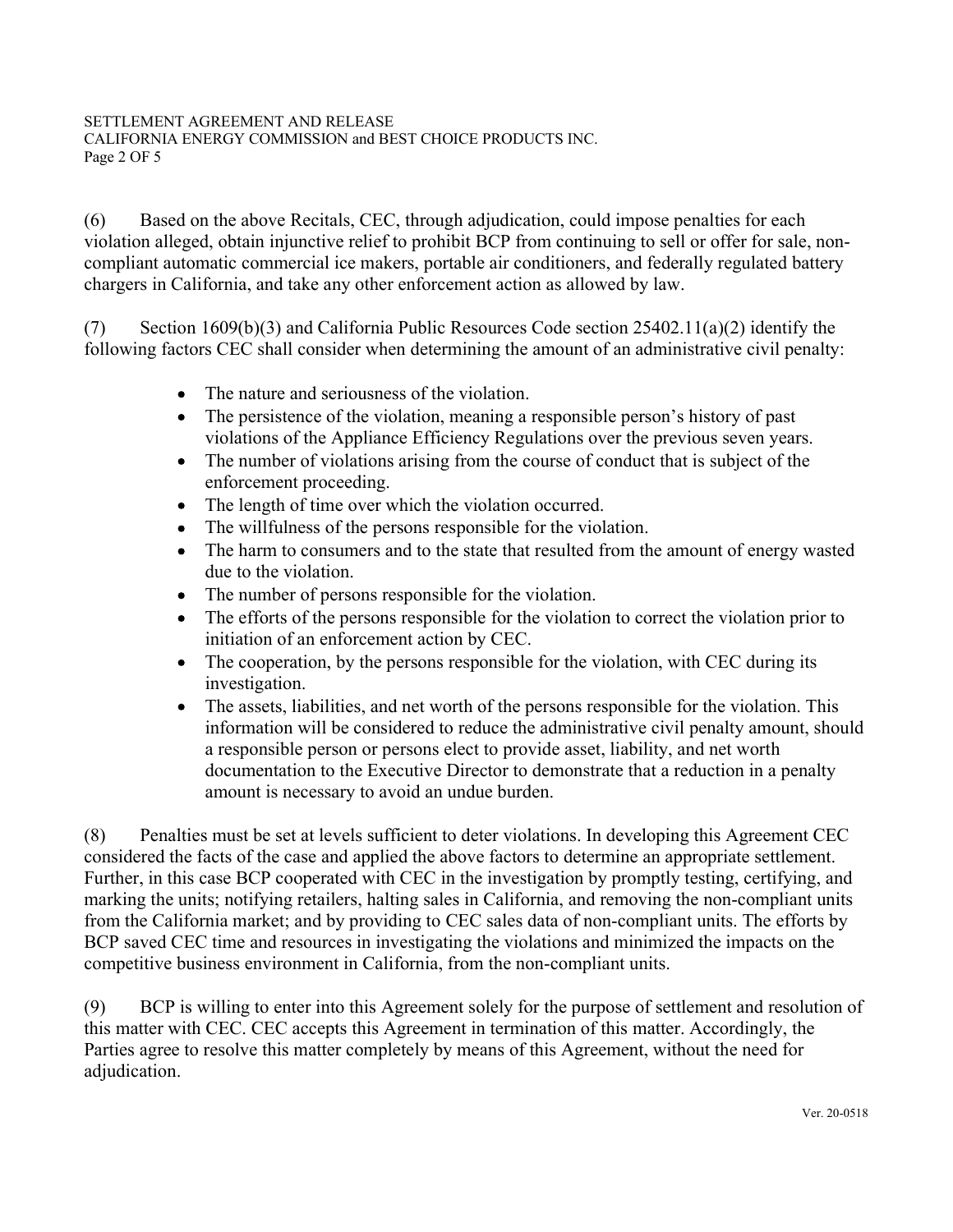SETTLEMENT AGREEMENT AND RELEASE CALIFORNIA ENERGY COMMISSION and BEST CHOICE PRODUCTS INC. Page 3 OF 5

### II. TERMS AND RELEASE

In consideration of the Recitals listed above which are incorporated into this section by reference, and the mutual agreements set forth below, CEC and BCP agree as follows:

(1) This Agreement covers the BCP automatic commercial ice maker, portable air conditioner, and federally regulated battery charger model numbers listed in Attachment A.

(2) For selling or offering for sale in California automatic commercial ice makers, portable air conditioners, and federally regulated battery chargers identified in paragraph I(5), whose model numbers are identified in Attachment A, that were not certified to MAEDbS as required by section 1606 and, in consideration of the factors listed in paragraph I(7) and I(8) above, BCP shall pay as an administrative civil penalty the total sum of \$286,574.00 by electronic transfer to CEC by December 1, 2021. Banking information and instructions necessary to complete the electronic transfer shall be provided by CEC.

(3) BCP also agrees to take each of the following actions for any and all regulated appliance it will sell or offer for sale in California:

- a. Test all basic models, utilizing the applicable test method, to ensure conformance with the Appliance Efficiency Regulations.
- b. Certify all basic models in MAEDbS, and ensure listings are kept current and up to date.
- c. Add the required marking to the unit.

(4) This Agreement shall apply to and be binding upon BCP and its principals, officers, directors, receivers, trustees, employees, successors and assignees, subsidiary and parent corporations, and upon CEC and any successor agency that may have responsibility for and jurisdiction over the subject matter of this Agreement.

(5) In consideration of the payment specified above, CEC hereby releases BCP and its parent corporation, principals, directors, officers, agents, employees, shareholders, subsidiaries, predecessors, and successors from any and all claims for violations of section 1608 (efficiency, marking, certification), relating to the time frame and appliances identified in paragraph I(5), whose model numbers are identified in Attachment A.

(6) This Agreement constitutes the entire agreement and understanding between CEC and BCP concerning the claims and settlement in this Agreement, and this Agreement fully supersedes and replaces any and all prior negotiations and agreement of any kind or nature, whether written or oral, between CEC and BCP concerning these claims.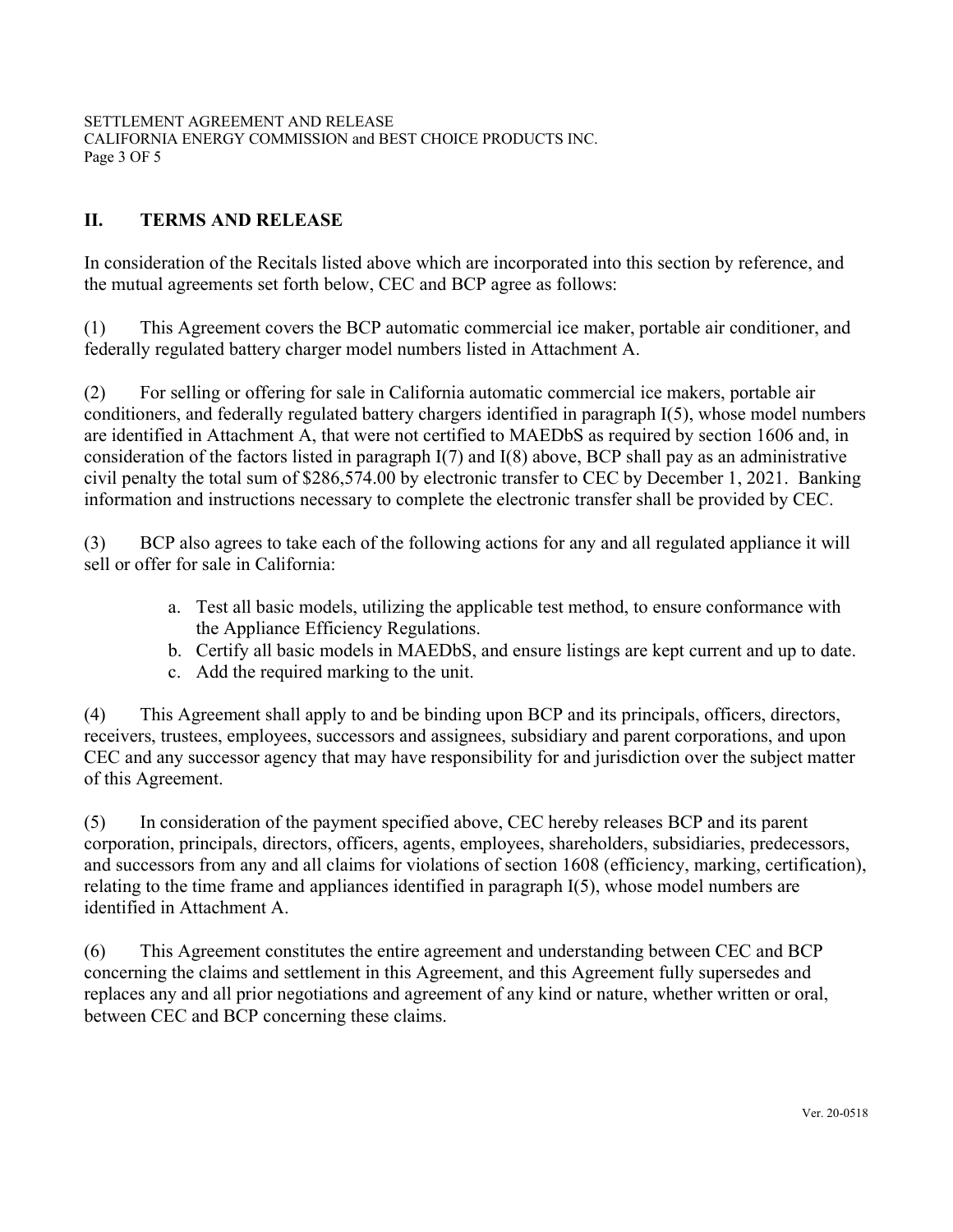(7) No agreement to modify, amend, extend, supersede, terminate, or discharge this Agreement, or any portion thereof, shall be valid or enforceable unless it is in writing and signed by all Parties to this Agreement.

(8) BCP further agrees that if the subject matter of this Agreement comes before CEC in an administrative adjudication, neither any member of CEC, nor the Executive Director, shall be disqualified because of prior consideration of this Agreement.

(9) Each Party to this Agreement has reviewed the Agreement independently, has had the opportunity to consult counsel, is fully informed of the terms and effect of this Agreement, and has not relied in any way on any inducement, representation, or advice of any other Party in deciding to enter into this Agreement.

(10) This Agreement shall be interpreted and enforced in accordance with the laws of the State of California, without regard to California's choice of law rules. Any litigation arising out of or related to this Agreement shall be filed in the Superior Court of California, County of Sacramento.

(11) Each provision of this Agreement is severable, and in the event that any provision of this Agreement is held to be invalid or unenforceable, the remainder of this Agreement remains in full force and effect.

(12) The failure of any Party to enforce any provision of this Agreement shall not be construed as a waiver of any such provision, nor prevent such Party thereafter from enforcing such provision or any other provision of this Agreement.

(13) This Agreement is deemed to have been drafted equally by the Parties; it will not be interpreted for or against either Party on the ground that said Party drafted it.

(14) This Agreement is effective upon signature by a representative of BCP with authority to bind the company, and signature by the Executive Director of CEC. The Parties agree that fax or scanned signatures and multiple signature pages are acceptable for purposes of executing this Agreement, which may be signed in counterparts.

# California Energy Commission Best Choice Products Inc.

 $\mathbf{B}$ y: Ben Shidla (Nov 17, 2021 11:01 PST)

Name: Drew Bohan Title: Executive Director Title: President and C<br>Date: November 30, 2021 Date: Nov 17, 2021<br>11/17/2021 Date: November 30, 2021

Ren Shidla

Name: Ben Shidla Title: President and CEO